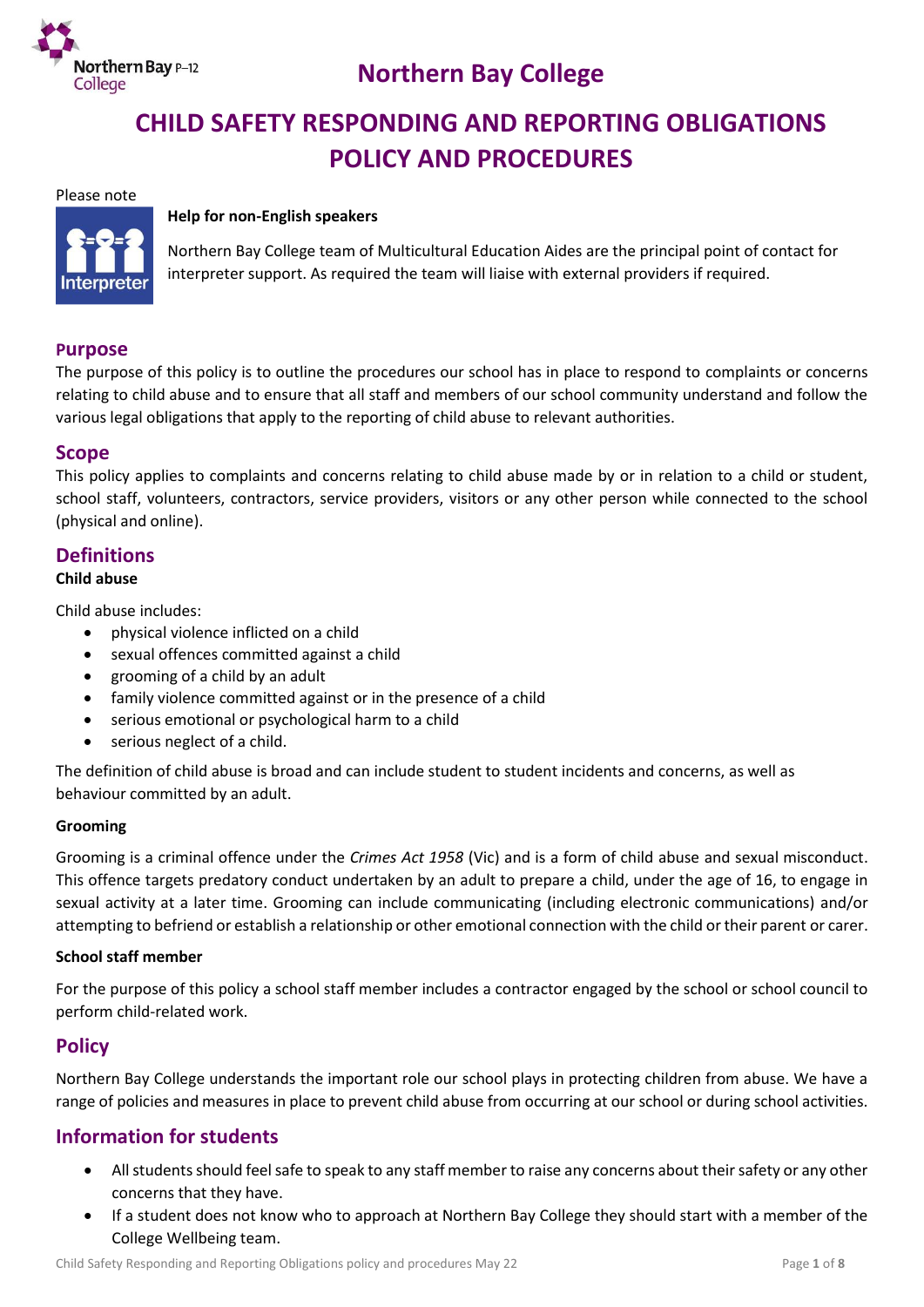# **Identifying child abuse**

To ensure we can respond in the best interests of students and children when complaints or concerns relating to child abuse are raised, all staff and relevant volunteers must:

- understand how to identify signs of child abuse and behavioural indicators of perpetrators for detailed information on identifying child abuse and behavioural indicators of perpetrators refer to [Identify child abuse.](https://www.education.vic.gov.au/school/teachers/health/childprotection/Pages/identify.aspx)
- understand their various legal obligations in relation to reporting child abuse to relevant authorities for detailed information on the various legal obligations refer to Appendix A
- follow the below procedures for responding to complaints or concerns relating to child abuse, which ensure our school acts in the best interests of students and children and complies with both our legal and Department policy obligations.

At Northern Bay we recognise the diversity of the children, young people, and families at our school and take account of their individual needs and backgrounds when considering and responding to child safety incidents or concerns.

# **Procedures for responding to an incident, disclosure, allegation or suspicion of child abuse**

In responding to a child safety incident, disclosure, allegation or suspicion, Northern Bay College will follow:

- th[e Four Critical Actions for Schools](https://www.education.vic.gov.au/Documents/about/programs/health/protect/FourCriticalActions_ChildAbuse.pdf) for complaints and concerns relating to all forms of child abuse
- th[e Four Critical Actions: Student Sexual Offending](https://www.education.vic.gov.au/school/teachers/health/childprotection/Pages/stusexual.aspx) for complaints /concerns re: student sexual offending
- our Student Wellbeing and Engagement and Bullying Prevention Policies for complaints and concerns relating to student physical violence or other harmful student behaviours.

## **School staff and volunteer responsibilities**

## **1. Immediate action**

If a school staff member or volunteer witnesses an incident of child abuse, or reasonably believes, suspects or receives a disclosure or allegation that a child has been, or is at risk of being abused, they must:

- If a child is at immediate risk of harm, separate alleged victims and others involved, administer first aid (appropriate to their level of training) and call 000 for urgent medical or police assistance where required to respond to immediate health or safety concerns.
- Notify member of the campus principal team, College Principal or a member of the leadership team or wellbeing team as soon as possible, who will ensure our school follows the steps in these procedures.

NOTE for staff and volunteers:

- if you are uncertain if an incident, disclosure, allegation or suspicion gives rise to a concern about child abuse you must always err on the side of caution and report the concern to College Principal / Campus Principal
- If the above are unavailable the campus assistant principal will take on this role.
- If the concerns relates to the conduct of College Principal notify the [relevant regional office](https://www.vic.gov.au/contact-us-department-education-and-training#regional-office-contact-list) Senior Education Improvement Leader who must then take on responsibility for ensuring our school follows these procedures. Refer to Appendix B for guidance on how to respond to a disclosure of child abuse.

## **2. Reporting to authorities and referring to services**

As soon as immediate health and safety concerns are addressed, and relevant school staff have been informed, College / Campus Principal **must** report all incidents, suspicions and disclosures of child abuse as soon as possible.

The following steps will ensure our school complies with the four critical actions as well as additional actions required under the Child Safe Standards.

The College / Campus Principal must ensure:

- all relevant information is reported to the Department of Families, Fairness and Housing (DFFH) Child Protection, Victoria Police or relevant services where required
- the incident is reported to the Department's [eduSafe Plus portal](https://services.educationapps.vic.gov.au/edusafeplus) or the Incident Support and Operations Centre (1800 126 126) in accordance with the severity rating outlined in the Managing and Reporting School [Incidents Policy](https://www2.education.vic.gov.au/pal/reporting-and-managing-school-incidents-including-emergencies/policy)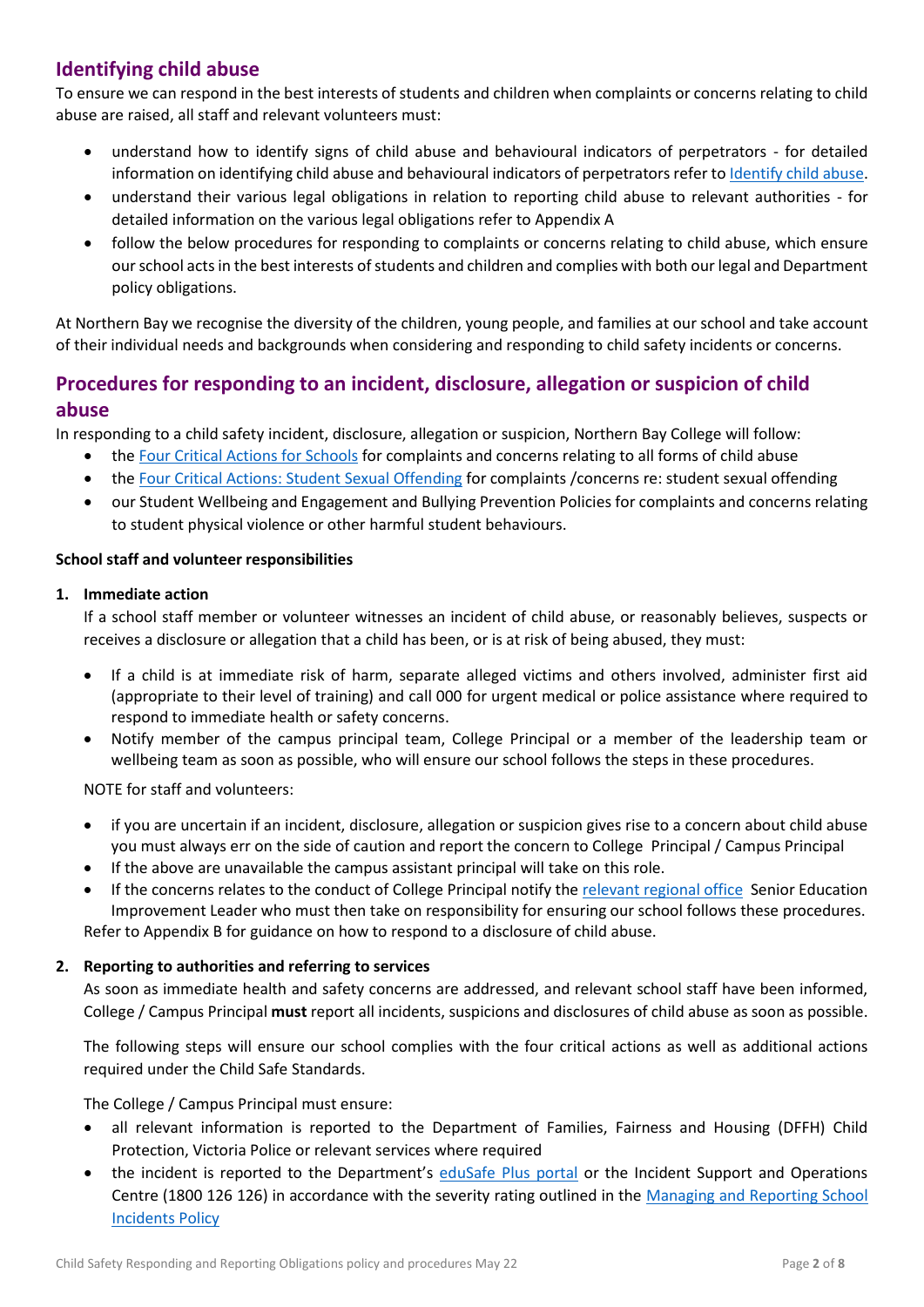all [reportable conduct](https://www2.education.vic.gov.au/pal/reportable-conduct-scheme/policy) allegations or incidents are reported by the Principal to the Department's Employee Conduct Branch (03 7022 0005) – where a reportable conduct allegation is made against the Principal, the Regional Director must be informed who will then make a report to Employee Conduct Branch

NOTE: In circumstances where staff members are legally required to report child abuse to DFFH Child Protection or Victoria Police and they are unable to confirm that the information has been reported by another person at the school or the designated member of school staff does not agree that a report needs to be made, the staff member who formed the reasonable belief must still contact DFFH Child Protection and Victoria Police to make the report.

If you believe that a child is not subject to abuse, but you still hold significant concerns for their wellbeing you must still act. This may include making a referral or seeking advice from Child FIRST or The Orange Door (in circumstances where the family are open to receiving support) DFFH Child Protection or Victoria Police.

## **3. Contacting parents or carers**

The College / Campus Principal must ensure parents and carers are notified unless advised otherwise by DFFH Child Protection or Victoria Police, or there are other safety and wellbeing concerns for informing parents/carers.

Principals may contact the Department of Education and Training Legal Division for advice on notifying parents and carers, and where relevant, the wider school community. For further guidance, refer to PROTECT Contacting [parents and carers](https://www.education.vic.gov.au/school/teachers/health/childprotection/Pages/actionthree.aspx)

### **4. Ongoing protection and support**

The College / Campus Principal must ensure appropriate steps are taken by the school to protect the child and other children from any continued risk of abuse. These steps must be taken in consultation with any relevant external agency or Department staff such as DFFH Child Protection, Victoria Police, Legal Division or Employee Conduct Branch. Ongoing protection will also include further reports to authorities if new information comes to light or further incidents occur.

Appropriate, culturally sensitive and ongoing support must be offered and provided to all affected students. Ongoing support will be based on any available advice from the Department, parents and carers, health practitioners, and other authorities (such as DFFH or Victoria Police) and may include referral to wellbeing professionals, development of a safety plan, student support group meetings, and, for student to student incidents, behaviour management and support measures.

#### **5. Recordkeeping**

The College / Campus Principal will ensure that:

- detailed notes of the incident, disclosure, allegation or suspicion are taken: using th[e Responding to Suspected](https://www.education.vic.gov.au/Documents/about/programs/health/protect/PROTECT_Schoolstemplate.pdf)  [Child Abuse: Template](https://www.education.vic.gov.au/Documents/about/programs/health/protect/PROTECT_Schoolstemplate.pdf) or th[e Responding to Student Sexual Offending: template](https://www.education.vic.gov.au/Documents/about/programs/health/protect/SSO_ReportingTemplate.docx) including, where possible, by the staff member or volunteer who reported the incident, disclosure, or suspicion to them
- detailed notes are taken of any immediate or ongoing action taken by the school to respond to the incident, disclosure, allegation or suspicion
- all notes and other records relating to the incident, disclosure, allegation or suspicion, including the schools immediate and ongoing actions, are stored securely in locked file storage room within the college central administration hub in a locked filing cabinet.

## **For school visitors and school community members**

All community members aged 18 years or over have legal obligations relating to reporting child abuse – refer to Appendix A for detailed information.

Any person can make a report to DFFH Child Protection or Victoria Police if they believe on reasonable grounds that a child is in need of protection. For contact details, refer to th[e Four Critical Actions.](https://www.education.vic.gov.au/Documents/about/programs/health/protect/FourCriticalActions_ChildAbuse.pdf)

Members of the community do not have to inform the school if they are making a disclosure to DFFH Child Protection or the Victoria Police. However, where a community member is concerned about the safety of a child or children at the school, the community member should report this concern to the principal so that appropriate steps to support the student can be taken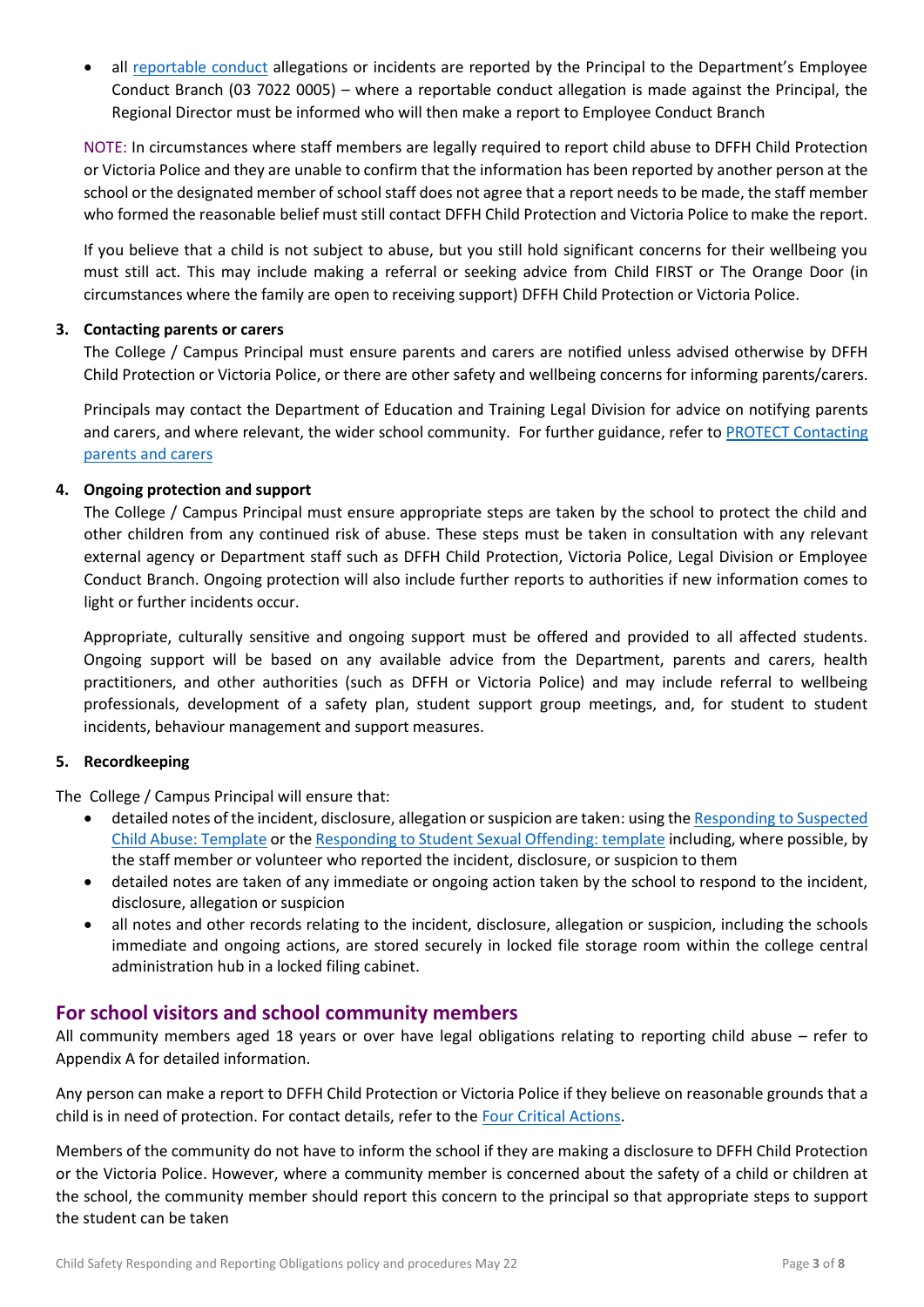## **Additional requirements for all staff**

All staff play an important role in supporting student safety and wellbeing and have a duty of care to take reasonable steps to prevent reasonably foreseeable harm to students.

Fulfilling the roles and responsibilities in the above procedure does not displace or discharge any other obligations that arise if a person reasonably believes that a child is at risk of child abuse. This means that if, after following the actions outlined in the procedure, a staff member reasonably believes that a child remains at risk of abuse, they must take the following steps:

- if they are concerned that the school has not taken reasonable steps to prevent or reduce the risk, raise these concerns with the principal in the first instance, and escalate to the regional office if they remain unsatisfied.
- report the matter to the relevant authorities where they are unable to confirm that the information has been reported by another staff member

Staff must refer to Appendix A for further information on their obligations relating to reporting to authorities.

## **COMMUNICATION**

This policy will be communicated to our school community in the following ways:

- Available publicly on our school's website
- Included in staff induction processes and annual staff training
- Discussed an annual staff briefings or meetings
- Included in staff handbook or manual
- Hard copy available from school administration upon request

## **Further information and RESOURCES**

The following Department of Education and Training policies and guidance are relevant to this policy:

- [Child Safe Standards](https://www2.education.vic.gov.au/pal/child-safe-standards/policy)
- Protecting Children [Reporting and Other Legal Obligations](https://www2.education.vic.gov.au/pal/protecting-children/policy)
- [Managing and Reporting School Incidents](https://www2.education.vic.gov.au/pal/reporting-and-managing-school-incidents-including-emergencies/policy)
- [Reportable Conduct](https://www2.education.vic.gov.au/pal/reportable-conduct-scheme/policy)
- [Restraint and Seclusion](https://www2.education.vic.gov.au/pal/restraint-seclusion/policy)
- [Identify child abuse](https://www.education.vic.gov.au/school/teachers/health/childprotection/Pages/identify.aspx)
- [Report child abuse in schools \(including four critical actions\)](https://www.education.vic.gov.au/school/teachers/health/childprotection/Pages/report.aspx)
- [Identify and respond to student sexual offending](https://www.education.vic.gov.au/school/teachers/health/childprotection/Pages/stusexual.aspx)

#### The following school policies are also relevant to this policy:

- [Child Safety Code of Conduct](https://www.nbc.vic.edu.au/uploads/PDFS/Child-Satey-Code-of-Conduct-May-2022.pdf)
- **•** [Statement of Values and School Philosophy](https://www.nbc.vic.edu.au/uploads/School-Philosophy-Statement-of-values.pdf)
- **•** [Student Wellbeing and Engagement Policy](https://www.nbc.vic.edu.au/uploads/PDFS/STUDENT-WELLBEING-AND-ENGAGEMENT-POLICY.pdf)
- **[Volunteer](https://www.nbc.vic.edu.au/uploads/PDFS/volunteering-policy.pdf) Policy**
- [Duty of Care Policy](https://www.nbc.vic.edu.au/uploads/PDFS/duty-of-care.pdf)
- [Inclusion and Diversity Policy](https://www.nbc.vic.edu.au/uploads/PDFS/inclusion-and-diversity.pdf)

## **POLICY REVIEW AND APPROVAL**

| Policy last reviewed       | June 2022                                                      |
|----------------------------|----------------------------------------------------------------|
|                            | [consultation on this policy is mandatory]                     |
| Consultation               |                                                                |
| Approved by                | Principal                                                      |
| Next scheduled review date | June 2024                                                      |
|                            | noting that the mandatory minimum review cycle for this policy |
|                            | is 2 years or following a relevant child safety incident       |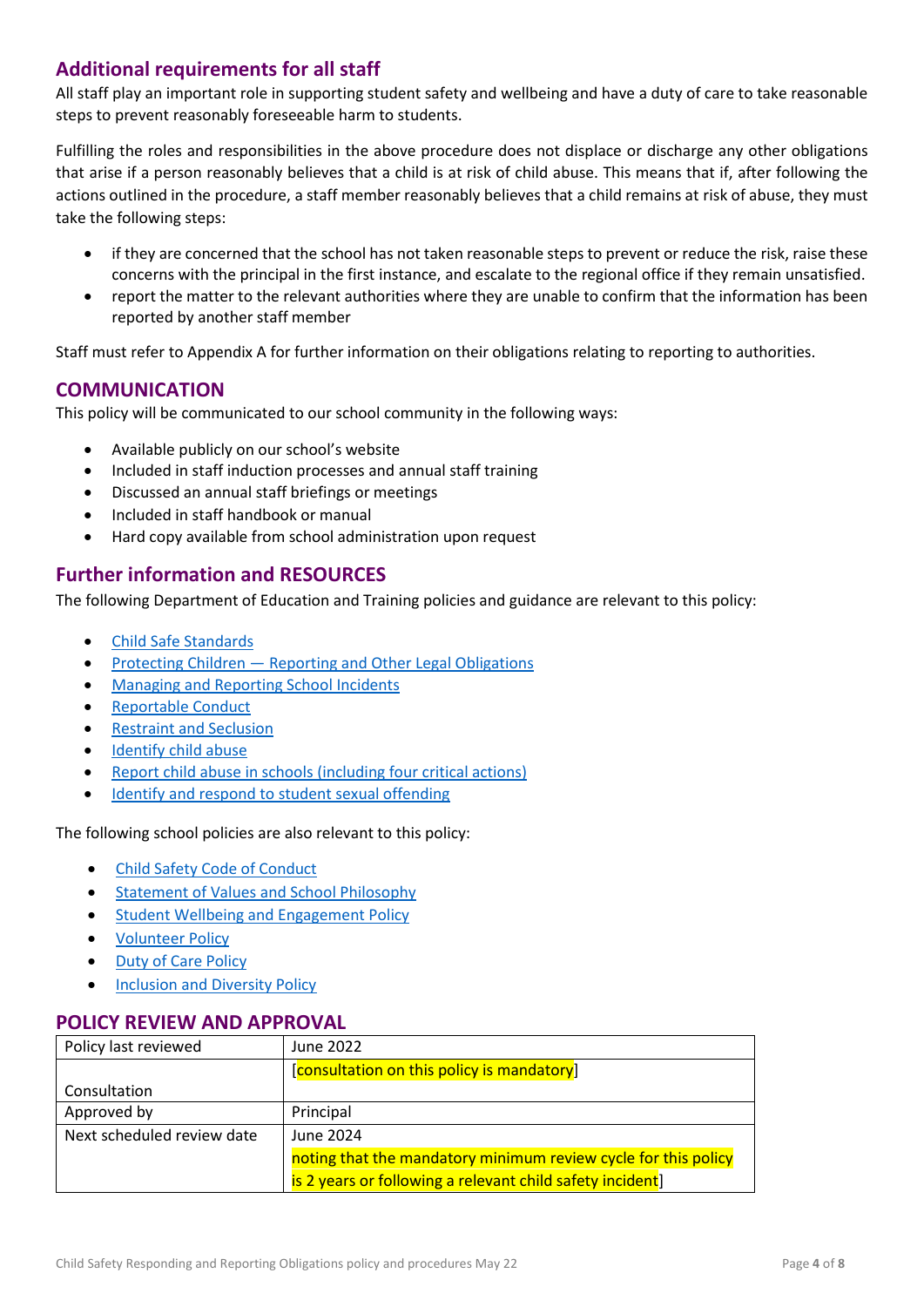## **APPENDIX A**

## **LEGAL OBLIGATONS RELATING TO REPORTING CHILD ABUSE**

The following information outlines the various legal obligations relating to the reporting of child abuse to relevant authorities.

It is important to note that the procedures outlined in the above policy ensure compliance with the below reporting obligations, and also include additional steps to ensure compliance with Department policy and our school's duty of care obligations.

### **Mandatory reporting to Department of Families, Fairness and Housing (DFFH) Child Protection**

The following individuals are mandatory reporters under the *Children, Youth and Families Act 2005* (Vic):

- registered teachers and early childhood teachers (including principals and school staff who have been granted permission to teach by the VIT)
- school counsellors including staff who provide direct support to students for mental, emotional or psychological wellbeing, including (but not limited to) school health and wellbeing staff, primary welfare coordinators, student wellbeing coordinators, mental health practitioners, chaplains, and Student Support Services staff
- nurses
- registered psychologists
- police officers
- registered medical practitioners
- out of home care workers (excluding voluntary foster and kinship carers)
- early childhood workers
- youth justice workers
- people in religious ministry
- midwives

All mandatory reporters must make a report to the Department of Families, Fairness and Housing (DFFH) Child Protection as soon as practicable if, during the course of carrying out their professional roles and responsibilities, they form a belief on reasonable grounds that:

- a child has suffered, or is likely to suffer, significant harm as a result of physical abuse and/ or sexual abuse; and
- the child's parents or carers have not protected, or are unlikely to protect, the child from harm of that type.

A mandatory reporter who fails to comply with this legal obligation may be committing a criminal offence. It is important for all staff at Northern Bay College to be aware that they are legally obliged to make a mandatory report on each occasion that they form a reasonable belief that a child is in need of protection and they must make a mandatory report even if the principal or any other mandatory reporter does not share their belief that a report is necessary.

If charged with not making a mandatory report, it may be a defence for the person charged to prove that they honestly and reasonably believed that all of the reasonable grounds for their belief had been the subject of a report to child protection made by another person.

The identity of a person who reports any protective concerns to DFFH Child Protection is protected by law. It is an offence for a person, other than the person who made the report, to disclose the name of the person who made a report or any information that is likely to lead to their identification.

At our school, all mandated school staff must undertake the *Mandatory Reporting and Other Obligations eLearning Module* annually. We also recommend / encourage all other staff to undertake this module, even where they are not mandatory reporters.

The policy of the Department of Education and Training (DET) requires **all staff** who form a reasonable belief that a child is in need of protection to discuss their concerns with the school leadership team and to report their concerns to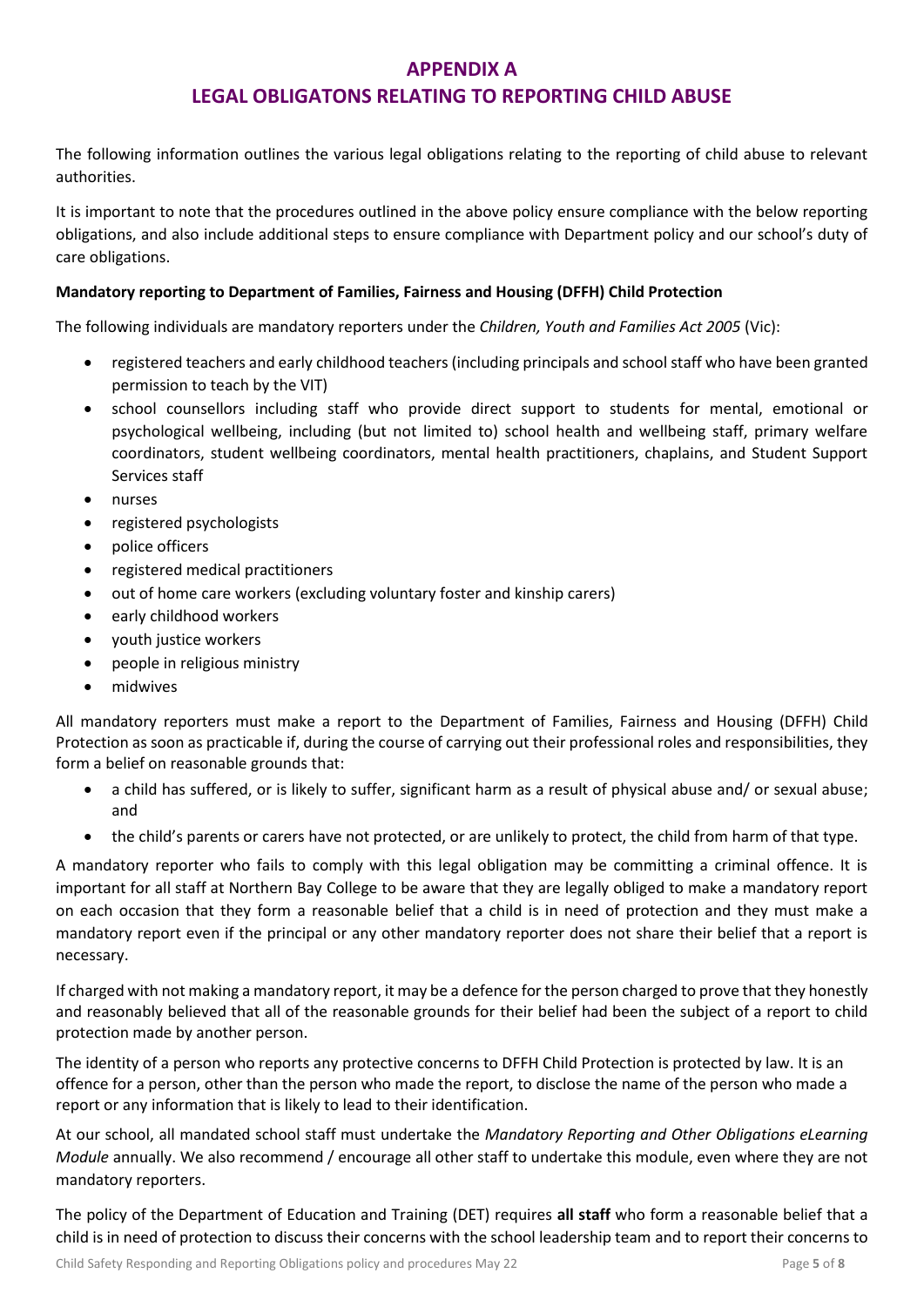DFFH and in some circumstances to Victoria Police, or to ensure that all the information relevant to the report has been made by another school staff member.

Any person can make a report to DFFH Child Protection (131 278 – 24 hour service) if they believe on reasonable grounds that a child is in need of protection even if they are not a mandatory reporter listed above.

## Reporting student wellbeing concerns to Orange Door

At Northern Bay College we also encourage staff to make a referral to Orange Door when they have significant concern for a child's wellbeing. For more information about making a referral to Child FIRST/Child FIRST see the Policy and Advisory Library: Protecting Children – [Reporting and Other Legal Obligations](https://www2.education.vic.gov.au/pal/protecting-children/policy).

## Reportable Conduct

The Reportable Conduct Scheme is focussed on worker and volunteer conduct and how organisations investigate and respond to suspected child abuse. The scheme aims to improve organisational responses to suspected child abuse and to facilitate the identification of individuals who pose a risk of harm to children.

There are five types of 'reportable conduct' listed in the *Child Wellbeing and Safety Act 2005:*

- sexual offences against, with or in the presence of, a child
- sexual misconduct (which includes grooming) against, with or in the presence of, a child
- physical violence against, with or in the presence of, a child
- behaviour that causes significant emotional or psychological harm to a child
- significant neglect of a child.

A reportable conduct allegation is made where a person makes an allegation, based on a reasonable belief, that a worker or volunteer has committed reportable conduct or misconduct that *may* involve reportable conduct.

If school staff or volunteers become aware of reportable conduct by any current or former employee, contractor or volunteer, they must notify the school principal immediately. If the allegation relates to the principal, they must notify the Regional Director.

The principal or regional director must notify the Department's Employee Conduct Branch of any reportable conduct allegations involving current or former employees of the school (including Department, allied health, casual and school council employees), contractors and volunteers (including parent volunteers).

Employee Conduct Branch: 03 7022 0005 o[r employee.conduct@education.vic.gov.au](mailto:employee.conduct@education.vic.gov.au)

The Department's Secretary, through the Manager, Employee Conduct Branch, has a legal obligation to inform the Commission for Children and Young People when an allegation of reportable conduct is made.

For more information about reportable conduct see the Department's *Policy and Advisory Library*[: Reportable Conduct](https://www2.education.vic.gov.au/pal/reportable-conduct-scheme/policy) and the Commission for Children and Young People's [website.](https://ccyp.vic.gov.au/reportable-conduct-scheme/)

## Failure to disclose offence

Reporting child sexual abuse is a community-wide responsibility. All adults (ie persons aged 18 years and over), not just professionals who work with children, have a legal obligation to report to Victoria Police, as soon as practicable, where they form a 'reasonable belief' that a sexual offence has been committed by an adult against a child under the age of 16 in Victoria.

Failure to disclose information to Victoria Police (by calling 000, local police station or the Police Assistance Line 131 444) as soon as practicable may amount to a criminal offence unless a person has a 'reasonable excuse' or exemption from doing so.

"Reasonable belief" is not the same as having proof. A 'reasonable belief' is formed if a reasonable person in the same position would have formed the belief on the same grounds.

For example, a 'reasonable belief' might be formed when:

a child states that they have been sexually abused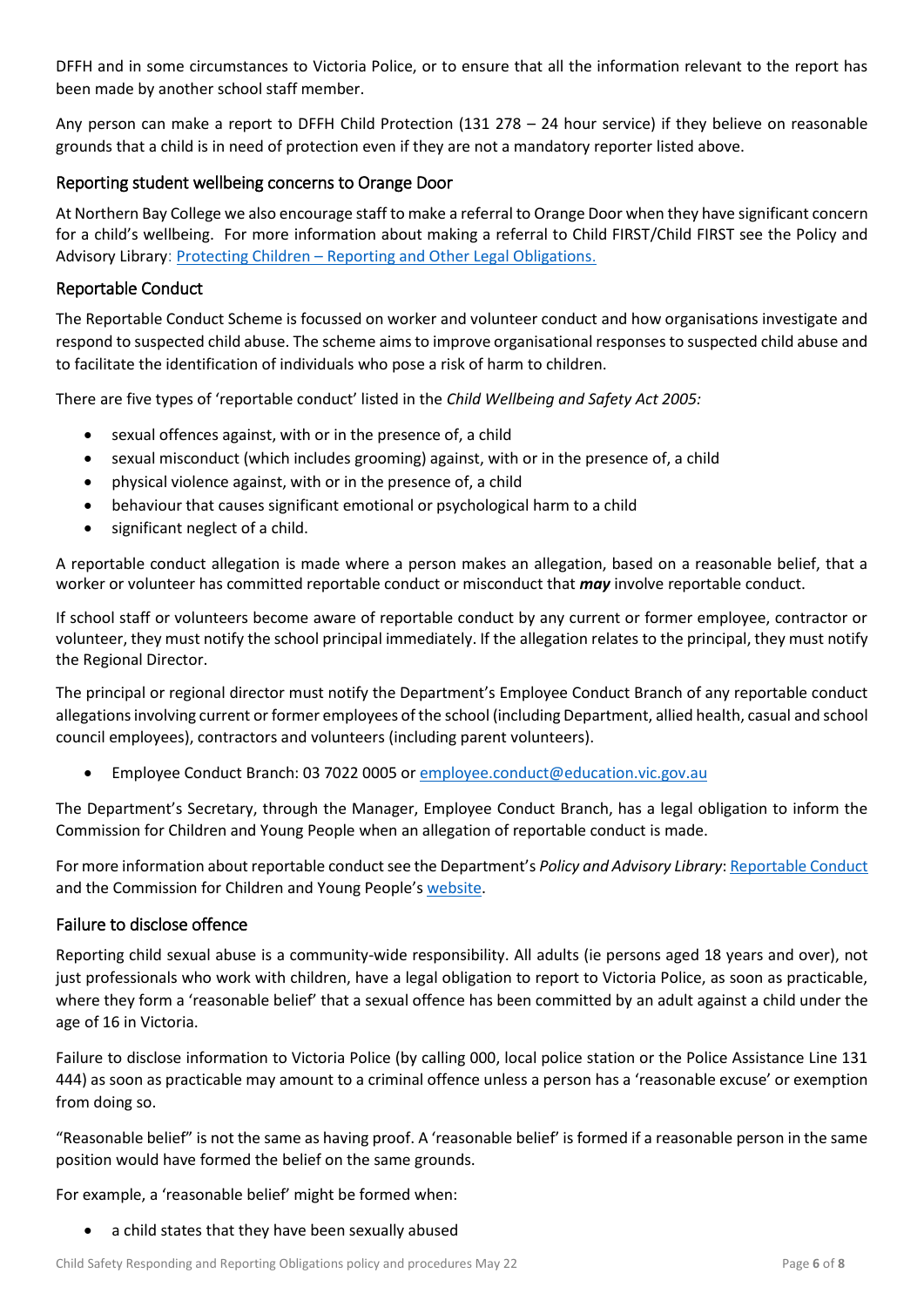- a child states that they know someone who has been sexually abused (sometimes the child may be talking about themselves)
- someone who knows a child states that the child has been sexually abused
- professional observations of the child's behaviour or development leads a mandated professional to form a belief that the child has been sexually abused
- signs of sexual abuse leads to a belief that the child has been sexually abused.

"Reasonable excuse" is defined by law and includes:

- fear for the safety of any person including yourself or the potential victim (but not including the alleged perpetrator or an organisation)
- where the information has already been disclosed to Victoria Police and you have no further information to add (for example, through a mandatory report to DFFH Child Protection or a report to Victoria Police from another member of school staff).

### Failure to protect offence

This reporting obligation applies to school staff in a position of authority. This can include principals, assistant principals and campus principals. Any staff member in a position of authority who becomes aware that an adult associated with their school (such as an employee, contractor, volunteer or visitor) poses a risk of sexual abuse to a child under the age of 16 under their care, authority or supervision, must take all reasonable steps to remove or reduce that risk.

This may include removing the adult (ie persons aged 18 years and over) from working with children pending an investigation and reporting your concerns to Victoria Police.

If a school staff member in a position of authority fails to take reasonable steps in these circumstances, this may amount to a criminal offence.

#### **Further information**

For more information about the offences and reporting obligations outlined in this fact sheet refer to: [Protecting](https://www2.education.vic.gov.au/pal/protecting-children/policy)  Children — [Reporting and Other Legal Obligations.](https://www2.education.vic.gov.au/pal/protecting-children/policy)